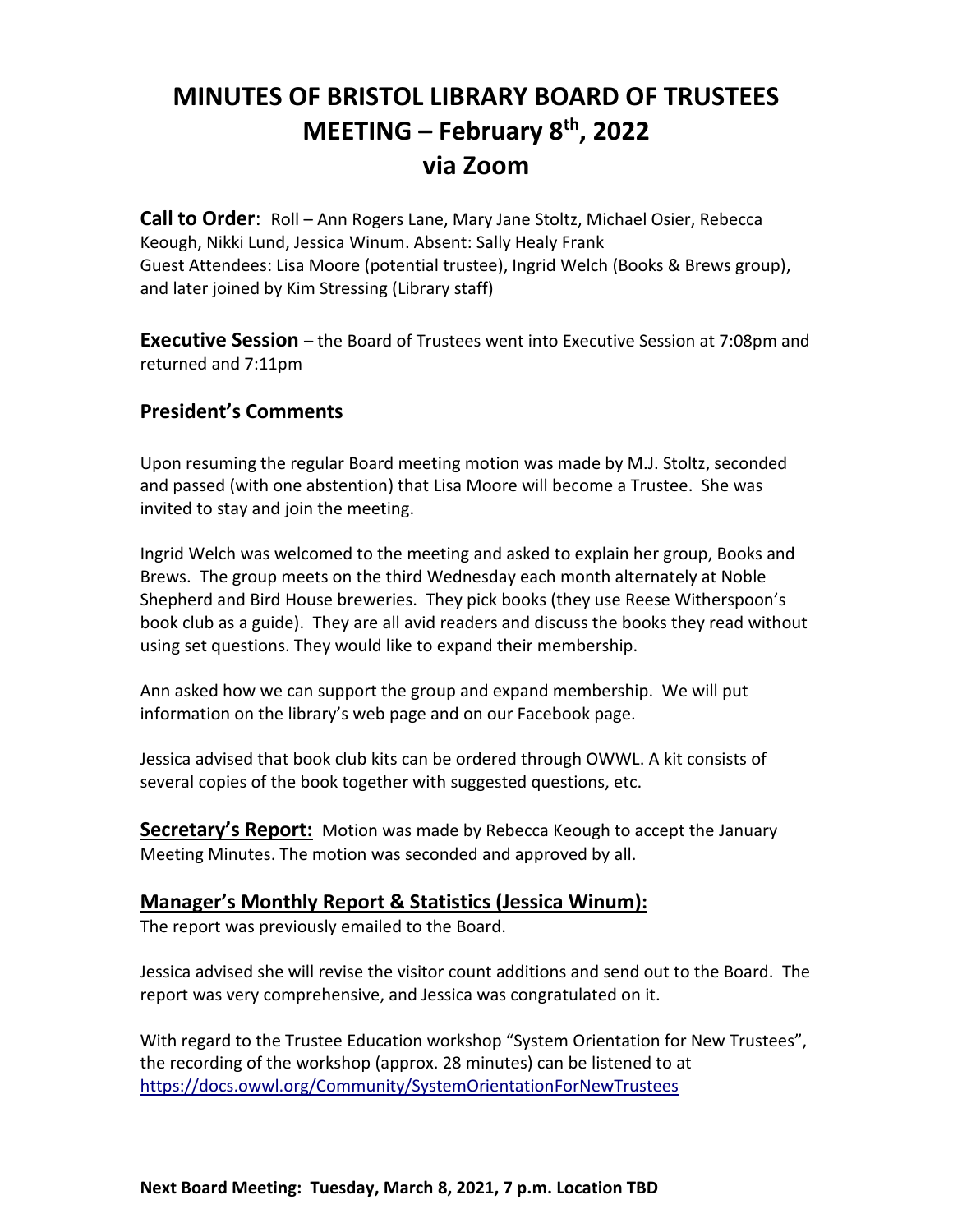# **Committee Reports**

#### **Finance Committee: Mary Jane Stoltz**

Budget vs Actual was emailed on February 4<sup>th</sup> for review. January report sent Feb.  $4<sup>th</sup>$  for review. MJ Stoltz advised that we have received the money from Bristol Town. Bristol Fun Days is going ahead. However, other fundraisers need to happen to raise \$1500 in both the spring and the fall. We are close to reaching our donation goals.

Motion by Nikki Lund was made to accept the report, duly seconded and approved by all.

Review of monthly bills: There was no discussion about approving the bills, and presume these will be signed off on in due course (the meeting was held re Zoom)

#### **Volunteer Committee** - No report.

#### **Bristol Day Committee**

Tom Stevens convened the first Bristol Day Committee meeting tonight. Ann contacted Tom and he will be moving the committee monthly meetings to Wednesdays to allow a BL Board member to more easily attend.

Apart from the book tent (run by staff and volunteers), Bristol Library usually have two pop-up tents for food, and a grill. Serve hot dogs, grilled onions, mustard, relish, ketchup, sodas (brand name), bags of chips. We would need a cashier; trustees and volunteers usually serve the food. Ice is purchased from Dandy Mart.

Kim Stressing attended tonight's meeting and joined the board meeting to discuss. She advised that Booker the Owl maybe in attendance. Jessica stated this would be a good opportunity to promote Summer Reading, perhaps with a float or children with a wagon. There was much talk about things to do, barring Covid. Kim told them that we had not yet committed to hamburgers and hot dogs.

Bristol Day will be held on June  $12<sup>th</sup>$ . Food stand and book sale are our traditional fundraisers for that day. We should commit to these as soon as possible. Ann will not be able to attend Bristol Day. She said Jared (son-in-law) may be able to get hot dogs at cost. Ann will keep us posted.

The next meeting is Wednesday, March 15<sup>th</sup>. MJ Stoltz volunteered to attend, and Rebecca may join her depending on her schedule.

#### **Funding Committee – chair TBD**

Mary Jane sent out an interesting "road map" article on January  $12<sup>th</sup>$  about the process to getting on the ballot for funding. We can remain an association library and still go for a vote. If we decide to become a municipal library the employees become town employees. Link to the article:

[\(https://www.nysl.nysed.gov/libdev/libs/pldtools/guide/h-inbyin.htm](https://www.nysl.nysed.gov/libdev/libs/pldtools/guide/h-inbyin.htm)

#### **Next Board Meeting: Tuesday, March 8, 2021, 7 p.m. Location TBD**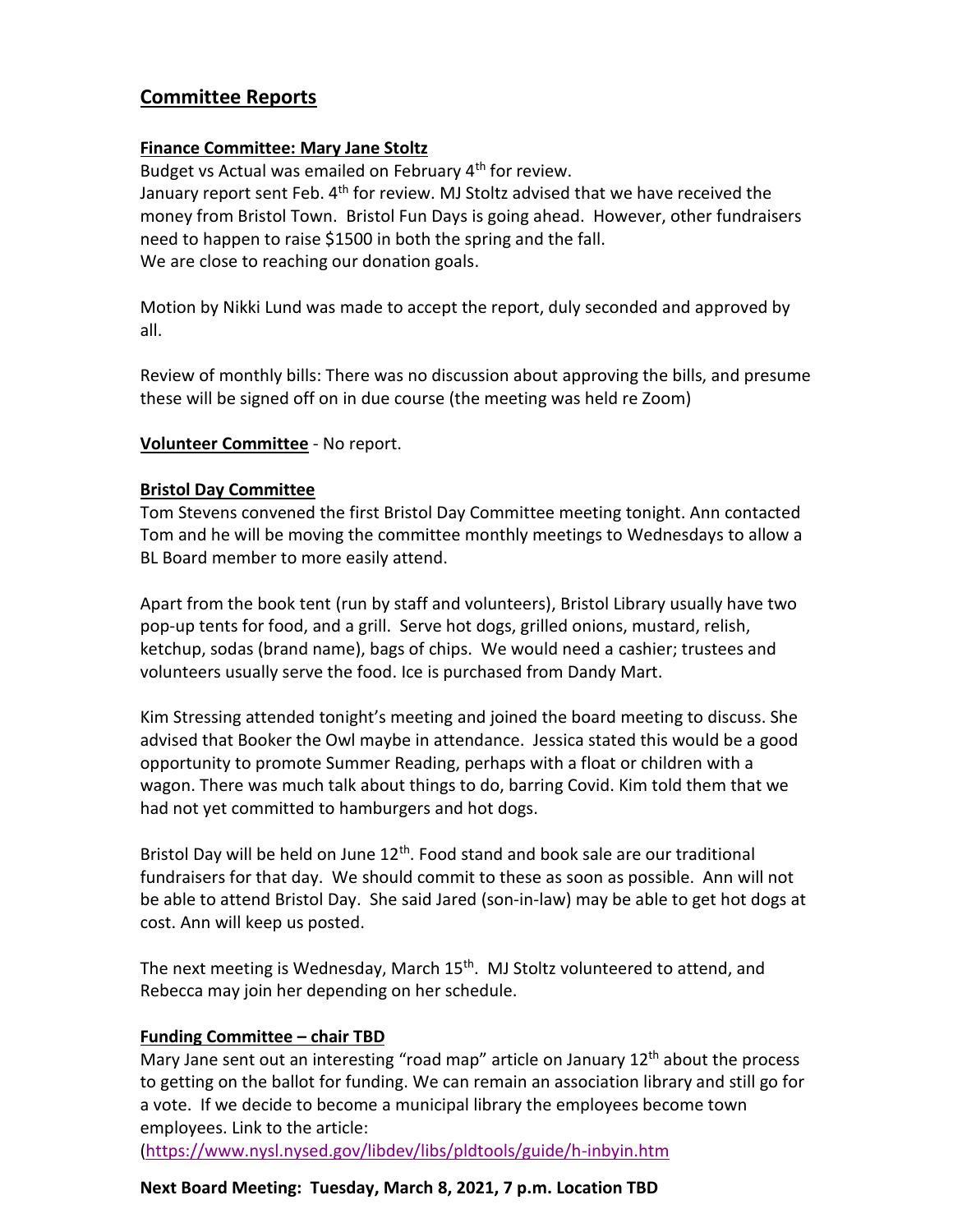Decision to move forward and if approved Chairman and committee members will be discussed at our next meeting.

#### **Grant Committee: Rebecca Keough**

Rebecca Keough report that the Ad Council of Rochester have all fields of professionals to help non-profits become successful. Jessica will find information on a marketing seminar, and we hope to be accepted to attend. Rebecca thoroughly recommends these seminars.

Causewave is offering program grants to libraries. The application is to be submitted by February 19, 2022.

The Friends of the Rochester Public Library Tummonds Fund donated \$192.86 to be used in addition to our budgeted circulation budget. Jessica is to research how and why we received the grant. See attached addendum for information regarding this grant.

# **Operations Committee: Ann Rogers Lane**

Personnel: Jessica's 6-month review was successful. She scored well in all areas with some needing a little improvement. Jessica is aware of those areas and is already working on them.

Bloomfield has contacted Jessica for an interview.

# **Policy Committee: Mary Jane Stolz/Michael Osier**

Disruption Recovery Manual - Michael Osier said he has not had time to work on it this past month.

Ann advised that Jessica, Mary Jane and she will work on it this month. This will include developing a document or system for tracking the changes to policies and procedures.

# **Board Communications Committee: Sally Healy Frank:**

Thank you notes to those who donated to the annual letter were sent. Moore Printing custom Thank You notes. 250 single color, 8.5 x 5.5 notes are \$105.00. Nikki advised that she will check other prices.

# **Fundraising - Chair TBD**

Discussion was held on the various fundraisers for this year.

Chicken BBQ – best to hold this before everyone is sick of the chicken fundraisers; May was suggested as optimum time.

Food stand and Book sale at Bristol Day – see information under Bristol Day Committee. Ann asked that we all consider other ideas needed. Nikki suggested a car wash, however they are held by schools.

Jessica advised that she has signed the Library up for Better World Books, an organization that takes used books to sell at no cost to us. The Library would receive 15% of the proceeds quarterly.

Ann advised we make about \$1,500 from can returns.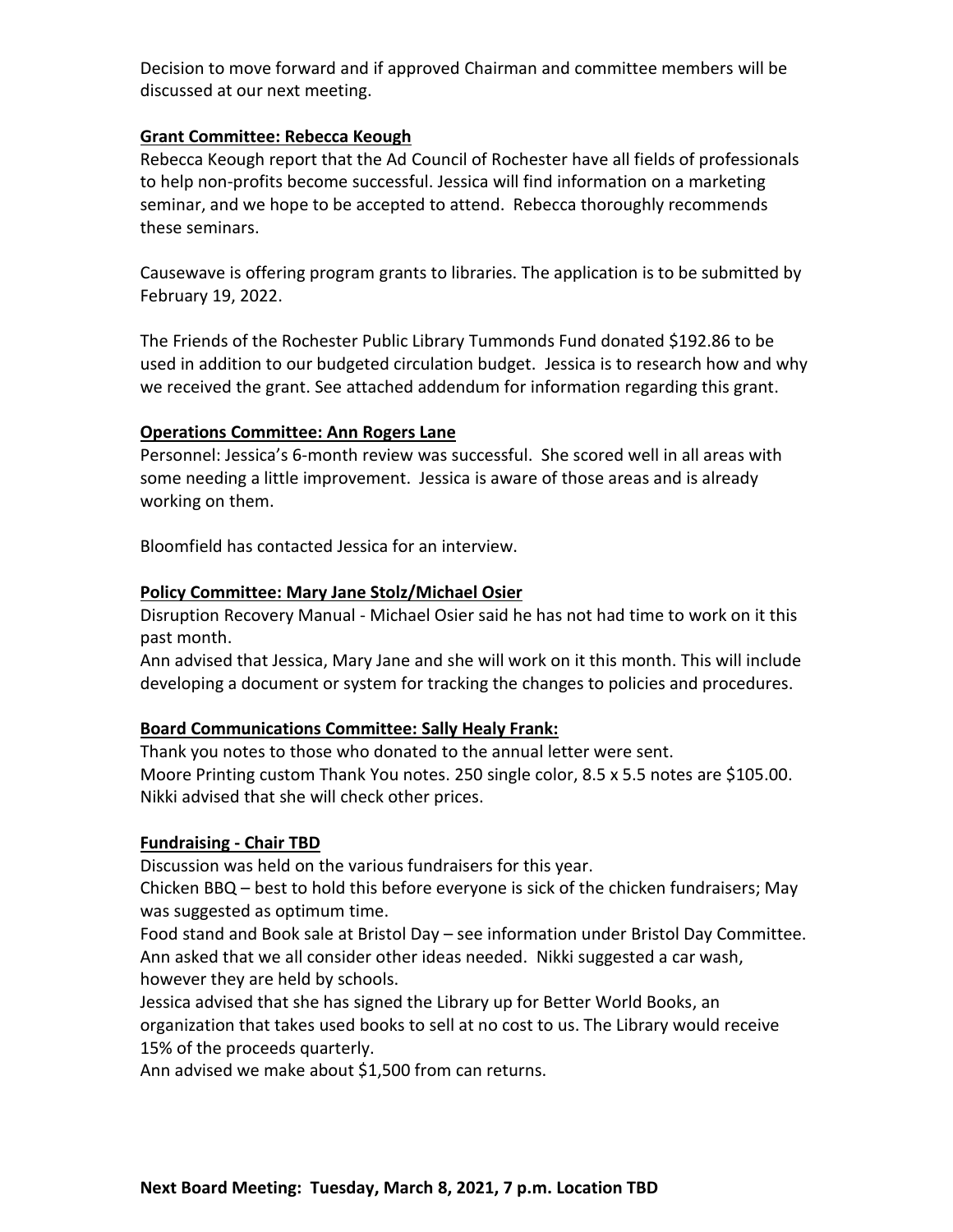# **Old Business:** *Business not covered in Committee Reports*

The Community Survey was briefly discussed. Nikki to review questions so that more 'usable' information can be gleaned from the survey next year.

Library Advocacy Day is March  $2^{nd}$ , 2022 and will be held virtually. An email has been sent to the Trustees. Jessica will attend and Ann asked that the Board members should also consider attending.

**New Business:** *New topics/initiatives. May be assigned to appropriate committee.*

MJ Stoltz made motion that the meeting be adjourned at 8:32pm, duly seconded and approved by all.